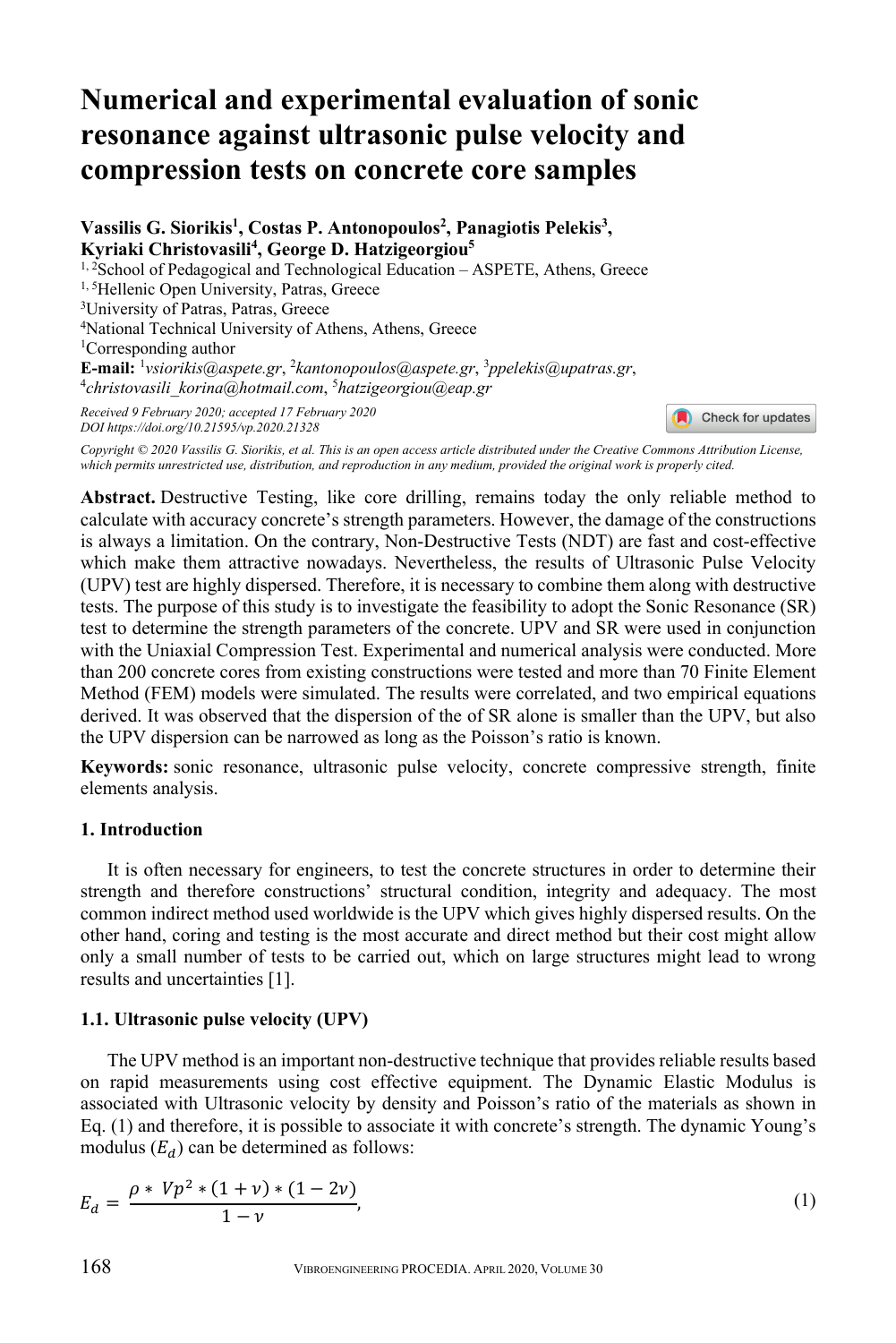where  $\rho$  is mass density of the material,  $V_n$  is ultrasonic pulse velocity and  $\nu$  is Poisson's ratio [2]. Fig. 1 shows that the velocity  $V_n$ , relative to the compressive strength  $f_c$ , is highly dispersed, indicating a strong dependence of the results on Poisson's ratio [3].



**Fig. 1.** Correlation diagram of compressive strength  $f_c$ , velocity  $V_p$  and Poisson's ratio



strength  $f_c$ , velocity  $V_p$  and Poisson's ratio as resulted from the present study

#### **1.2. Sonic resonance (SR)**

The SR method is a dynamic acoustic method associated with a frequency analysis of the short-time response of a media to an impact load [4]. The principle of the method is mainly based on the calculation of the propagation velocity in finite length circular cross section rods. The propagation velocity  $V_c$  is calculated from the resonance frequency during free oscillation of the specimen following an excitation as in Eq. (2):

$$
V_c = f \cdot 2L,\tag{2}
$$

where  $V_c$  is wave propagation velocity in a cylinder with ratio  $L/D > 5$ , f is fundamental frequency of the first harmonic,  $L$  is specimen's length,  $D$  is specimen's diameter. Young's modulus,  $E_d$ , is directly related to the  $V_c$  wave propagation velocity through the Eq. (3):

$$
E_d = \rho \cdot V_c^2,\tag{3}
$$

where  $\rho$  is mass density of the material. Eq. (3) can be considered as the solution for a slender solid rod with a sufficient long length  $L$ . In this condition the longitudinal vibration becomes a one-dimensional wave equation irrelevant to Poisson's ratio [5].

The main drawback of SR is that in order to calculate  $V_c$  from Eq. (2), it is necessary to have specimens with ratio  $L/D > 5$ . In cylinders whose lengths are of the same order of magnitude as their diameters, a contraction or an extension causes non-negligible radial displacements, which depend on Poisson's ratio [6].

When the  $L/D > 5$  condition is not met, a correction factor must be considered. In similar studies the dynamic Young's modulus is calculated through the fundamental transverse frequency of a rectangular bar using Eq. (4). A correction factor is taken into account depending on the radius of gyration to the length of the specimen ratio and on Poisson's ratio, as stated in ASTM C215 [7]:

$$
E_d = \frac{0.9464 \cdot L^3 \cdot T}{b \cdot t^3} \cdot m \cdot f^2,\tag{4}
$$

where  $E_d$  is Young's modulus (Pa), m is mass of the bar (kg), b, t are dimensions of cross section of prism  $(m)$ ,  $L$  is length of the specimen  $(m)$ ,  $T$  is correction factor that depends on the radius of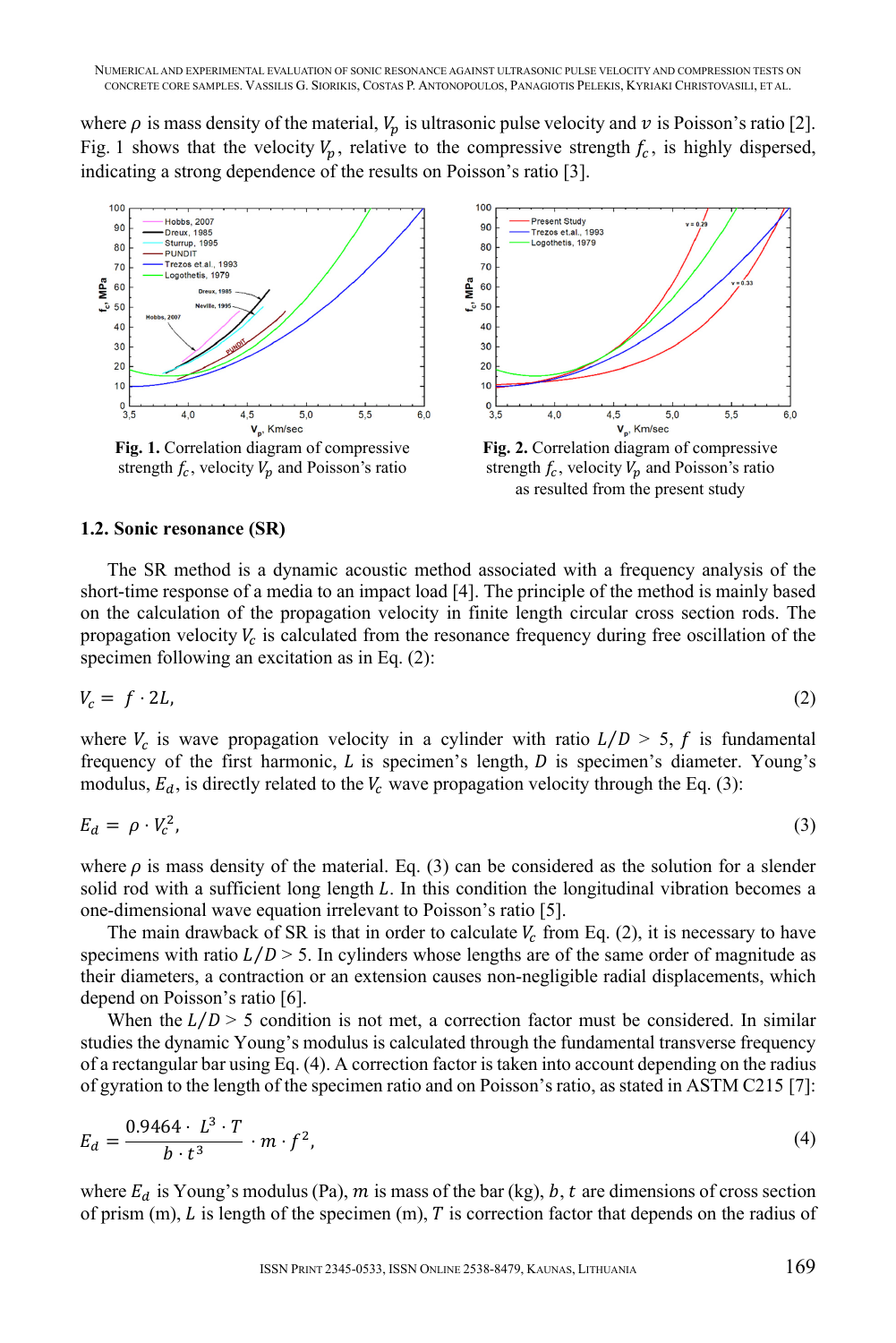gyration to the length of the specimen ratio  $L$  and on Poisson's ratio,  $f$  is fundamental transverse frequency (Hz).

# **2. Numerical and experimental analysis**

In this research 232 concrete cores were drilled from buildings and bridges. The construction year of the buildings was ranged between 1960 and 1990, the concrete's compressive strength according to the European Standard EN 206 ranged between  $C_{12/15}$  and  $C_{20/25}$  and the maximum aggregate grain between 25 mm and 30 mm. In addition, four bridges were sampled. Three of them were made of conventional reinforced concrete constructed between 1960 and 1970 with compressive strength of  $C_{20/25}$  and natural aggregates with maximum grain of 30 mm to 35 mm. The fourth bridge was made of prestressed concrete constructed in 1970 with compressive strength of  $C_{20/25}$  and natural aggregates with maximum grain of 25 mm.

The cores' length, diameter and weight were measured and tested using UPV, SR and uniaxial compression. For 95 % of the cores the diameter ranged between 9.5 cm and 10.5 cm, so that can be considered the  $L/D = 1$ .

# **2.1. Numerical analysis**

A finite element (FEM) numerical analysis has been carried out in order to overcome the shape influence of the cores on the results. Plaxis 2D software was used to create simulations of concrete cores using axisymmetric (Free-Free) models.

A total number of 72 simulations were created varying the following parameters: (a) Ratio  $L/D = 0.7, 0.8, 1.0, 1.2, 1.4, 1.6, 1.8, 2.0, 2.5, 3.0, 4.0, 5.0,$  (b) Poisson's Ratio  $v = 0.25, 0.30,$ 0.36, 0.40, 0.45.

The longitudinal resonance frequencies during the free oscillation were determined from the Fast Fourier Transformation (FFT) spectra. Fig. 3 illustrates an example of a free oscillation spectrum with the values of the first and second longitudinal resonance frequencies.

The influence of the  $L/D$  ratio of the models on the measured rod velocity can be calculated by taking a correction factor equal to the ratio of the theoretical  $(f_{1,th})$  to the calculated  $(f_{1,calc})$ 1st mode through FEM analysis. In Fig. 4 the variation of the above ratio as a function of the  $L/D$ ratio for each value of the Poisson's ratio is shown. A non-linear multivariable regression analysis was performed according to the Levenberg and Marquardt algorithm as can be seen in Fig. 4.



timeline with first and second longitudinal resonance frequencies marked



ratio as function of  $L/D$  ratio and Poisson ratio diagram

The best-fit curve that represents the variation of correction factor vs  $L/D$  ratio has the following equation Eq. (5):

$$
y = y_0 + A_1 e^{-x/t_1} + A_2 e^{-x/t_2}, \tag{5}
$$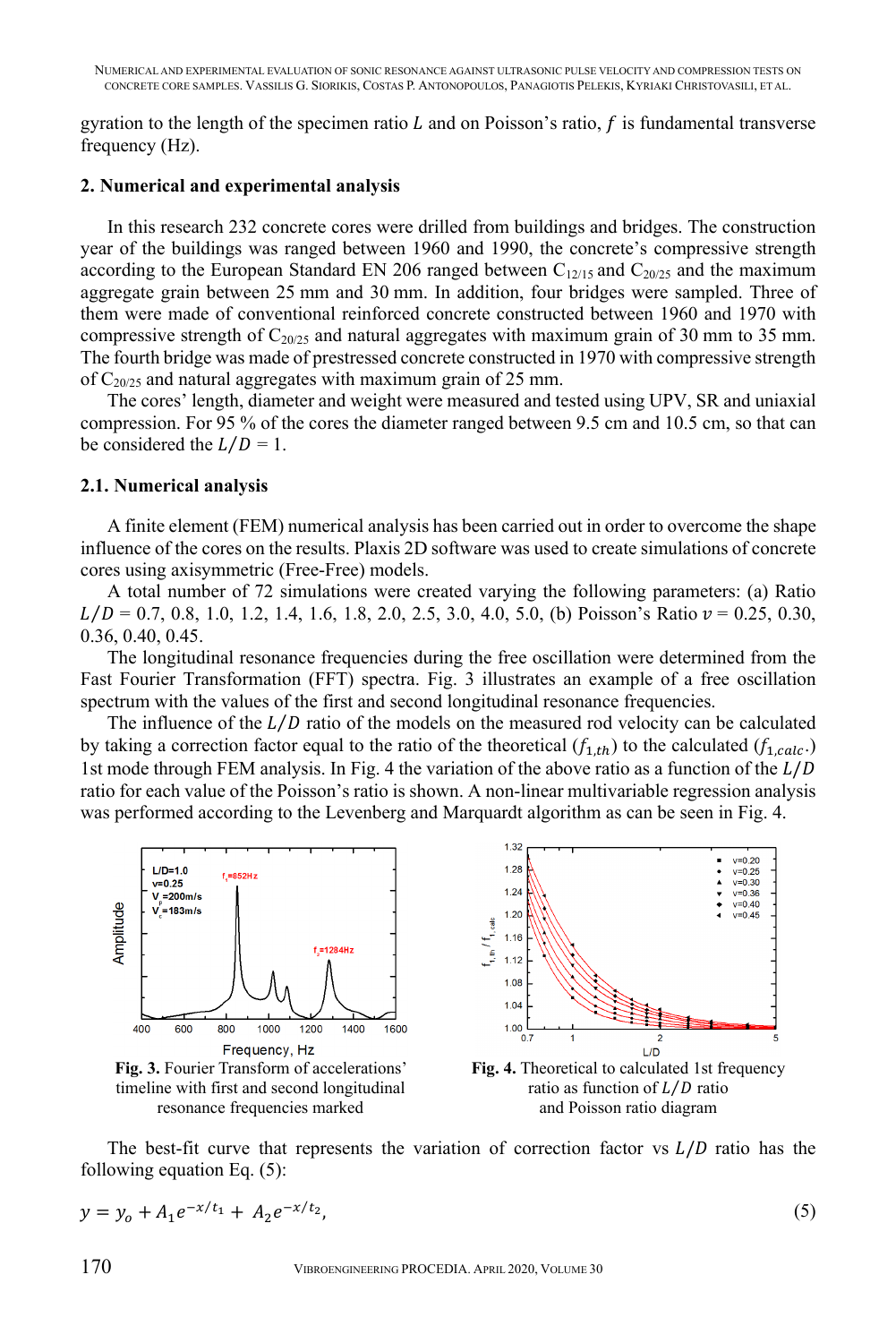where y is shape's correction factor,  $x = L/D$  ratio,  $y_0$ ,  $A_1$ ,  $A_2$ ,  $t_1$ ,  $t_2$  coefficients that are depended on Poisson's ratio,  $v$ , derived from the same analysis and can be seen in Eqs. (6-10):

$$
y_0 = 0.1598v^3 - 0.0907v^2 + 0.021v + 0.9984,
$$
  
\n
$$
A_1 = 309.29v^3 - 262.86v^2 + 43.751v + 7.7892,
$$
  
\n
$$
t_1 = -1.3611v^3 + 2.5184v^2 - 0.7699v + 0.2437,
$$
  
\n
$$
A_2 = 0.0212v^3 - 1.2345v^2 + 1.2006v - 0.0924,
$$
  
\n
$$
t_2 = 6.5943v^3 - 10.248v^2 + 5.5919v - 0.0626.
$$
  
\n(10)

The shape's correction factor can be calculated using Eqs.  $(5-10)$  by using the  $L/D$  ratio and the Poisson's ratio values.

### **2.2. Experimental analysis**

In the experimental analysis the cores were initially tested with the NDT methods. For the UPV tests, the Proceq -Tico apparatus with a pair of 54 kHz P-wave transducers was used. The travel time of the ultrasonic pulse through the cores of known length was measured and thus the ultrasonic pulse velocity  $V_p$  was calculated. Then the constrained dynamic modulus, M through UPV was calculated using Eq. (11):

$$
M = \rho \cdot V_p^2,\tag{11}
$$

where  $\rho$  is mass density of concrete (kN/m<sup>3</sup>),  $V_p$  is ultrasonic pulse velocity (km/sec).

For the SR tests 54 kHz Kistler's Accelerometer was used with a measuring range of  $\pm 50$  g, sensitivity of  $100.3 \text{ mV/g}$  and weight of 10.6 grams. The signal from the accelerometers was analyzed by a Digital Signal Analyzer (DSA), resulting in the frequencies' spectrum. From the FFT spectrum the frequency of the 1st mode,  $f_1$  was then determined. Based on the results of the numerical analysis and applying the empirical Eq. (5) for the shape correction, the value of the  $f_1$ was corrected. The rod velocity is calculated from the following Eq. (12):

$$
V_c = f_{cor} \cdot 2L,\tag{12}
$$

where L is specimen's length (m) and  $f_{cor}$  is corrected frequency (Hz).

The Young's modulus from Eq. (3) was then calculated using the  $V_c$  value from Eq. (12). The Poisson's ratio was indirectly determined from the calculated values of the two moduli (Constrained and Young's) according to Eqs. (13-14) [8].

$$
\nu = \frac{E - M + S}{4 \cdot M},\tag{13}
$$

where  $S = \pm \sqrt{E^2 + 9M^2 - 10EM}$ , E is Young's dynamic modulus and M is constrained dynamic modulus.

Finally, the uniaxial compression test was conducted and the compressive strength of concrete was calculated. In order to determine the final compressive strength, a correction was made due to the variation of the specimens' size. The correction was based on Greek Bulletin E7 which is applicable when evaluating the strength class of existing concrete structures [9].

#### **3. Correlation between UPV, SR and uniaxial compression strength of concrete**

A correlation of the results of the three methods mentioned above was carried out. Fig. 5 illustrates the change in rod velocity  $V_c$  vs the compressive strength  $f_c$  seen in red while the ultrasonic velocity  $V_p$  vs the compressive strength  $f_c$  plotted in blue. The latter came up from three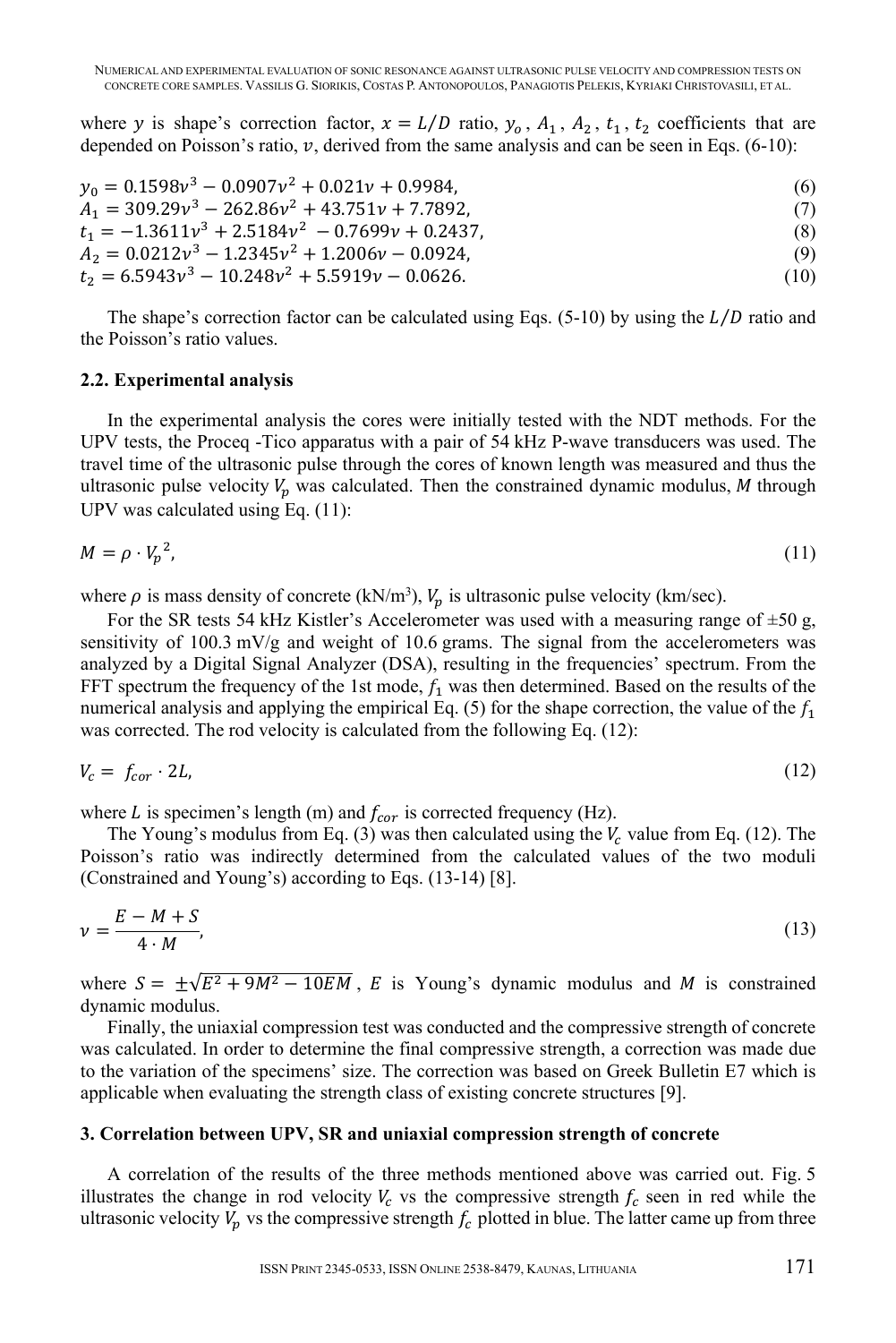different Poisson's dynamic ratio values determined experimentally via UPV, SR tests. It can be observed that the UPV results are significantly depended (highly dispersed) on the Poisson's ratio.

However, by solving the Eqs.  $(1, 3)$  for  $V_p$  and narrowing the range of Poisson's ratio we get eventually a good correlation and the dispersion is reduced to the point where the two methods give similar results as illustrated on Fig. 6.

In the compressive strength data with the propagation velocities  $V_c$ , a curve was fitted using the least mean squares method resulting in Eqs. (14-16) as also shown on Fig. 6:

$$
f_c = a + 10^{-4} \cdot V_c^b,
$$
\n(14)

where  $f_c$  is specimen's compressive strength (MPa) and  $V_c$  is rod velocity (km/sec),  $a, b$  are coefficients depended on Poisson's ratio as shown in Eqs. (15, 16):

$$
a = -1934.9v3 + 1646.9v2 - 392.46v + 29.637,b = -115.57v3 + 148.57v2 - 66.528v + 18.554.
$$
 (16)

The results of the UPV tests were compared with published data [10-14]. Fig. 2 illustrates the correlation curves of compressive strength and velocity of ultrasonic propagation. The regression equations of Logothetis [10] and Trezos et al. [11-13] which also refer to concrete specimens from Greece include the results of the present study.



**Fig. 5.** Correlation diagram of compressive strength  $f_c$ , velocities  $V_c$  and  $V_p$  and Poisson's ratio



**Fig. 6.** Diagrams of compressive strength  $f_c$  vs velocity  $V_c$  for a narrow range of Poisson's ratio, 0.29-0.31 on the left and 0.31-0.33 on the right

#### **4. Conclusions**

The UPV test is used worldwide as NDT method to evaluate the mechanical parameters of the concrete. However, the results of this method are highly dispersed. For this reason, in this research direct and indirect methods were conducted and correlated in order to determine the compressive strength of the concrete and consequently of the constructions. Two empirical equations derived, Eqs. (5, 14). More specific, a FEM numerical analysis of 72 concrete core models has been carried out in order to determine the influence of the Length to Diameter ratio on the rod's velocity. As a